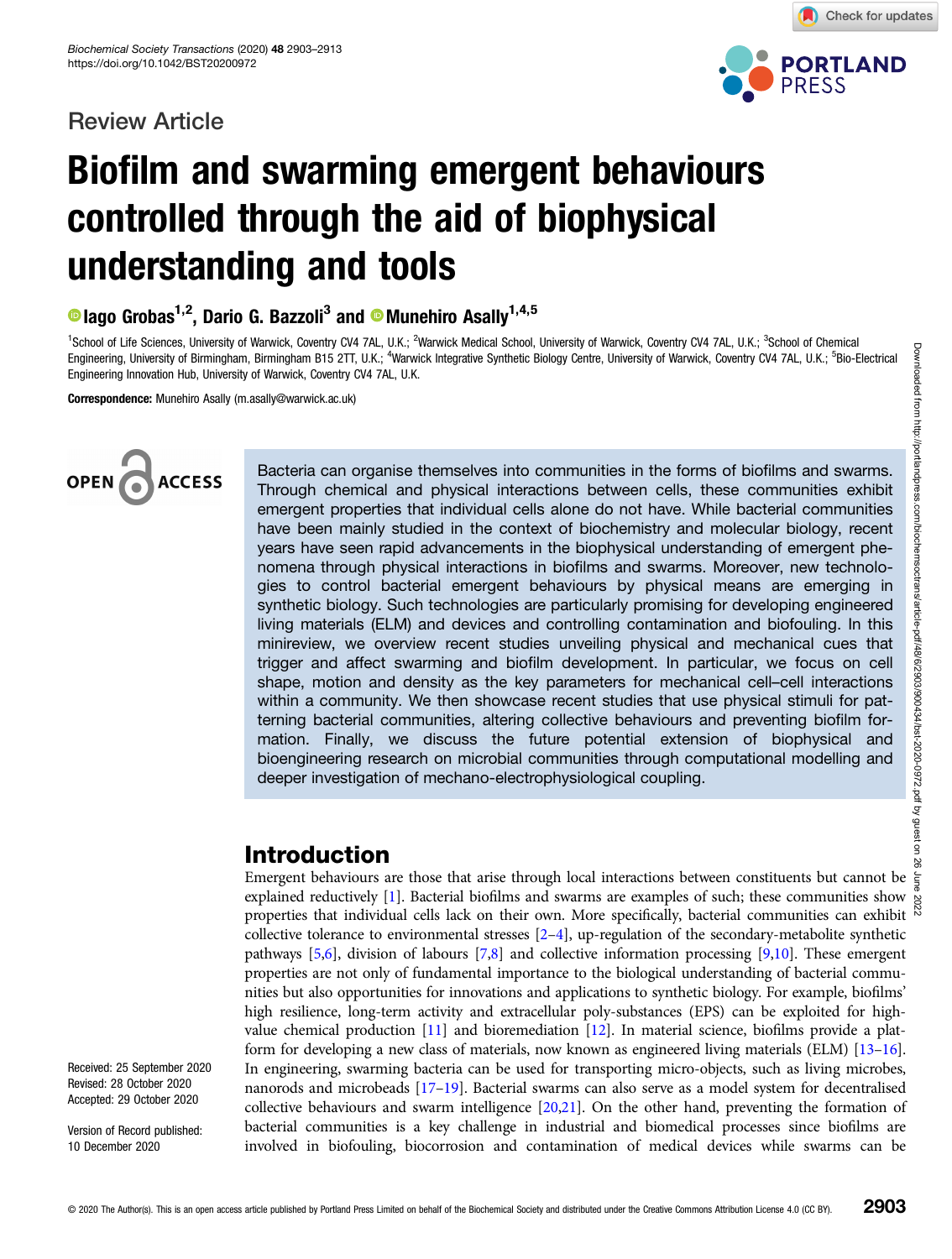associated with pathogenesis and infections [\[22,23](#page-7-0)]. Therefore, understanding the mechanisms by which emergent properties of bacterial communities arise is an important research topic in a broad range of research fields, including microbiology, biophysics, material sciences, bioengineering and synthetic biology.

In the past, studies into bacterial communities have mainly focused on the characterisation of biochemical and molecular mechanisms [\[24\]](#page-7-0). However, the last decade has seen a rapid advancement in the biophysical characterisation of microbial emergent dynamics [\[25](#page-7-0)–[27](#page-7-0)]. It is now evident that not only the biochemical and genetic pathways, but also the physical interactions  $-$  e.g. cell cohesion, mechanical buckling and electrical signalling —play important roles in regulating the complex dynamic behaviours of biofilms and swarms [[28](#page-7-0),[29](#page-7-0)]. Importantly, biophysical studies of bacterial communities can lead to novel tools, techniques and approaches to engineering and controlling beneficial biofilms and swarms in space and time and preventing harmful ones.

In this minireview, we overview recent biophysical and synthetic-biology studies on bacterial communities (Table 1 and [Figure 1\)](#page-2-0). We first briefly overview the physical environmental conditions that affect bacterial collective behaviours. We then showcase recent findings of key biophysical cellular properties for bacterial collectives and emerging techniques for controlling biofilms and swarms. We note that, for the sake of brevity, this minireview does not cover the biochemical and genetic characterisations and applications of bacterial swarms and biofilms. For those topics, we encourage the readers to read relevant reviews (e.g. [[13](#page-7-0)–[16,30,](#page-7-0)[31\]](#page-8-0)). We also refer readers to the reviews on social and evolutional interactions in bacterial collectives [[32](#page-8-0),[33](#page-8-0)], as they are highly relevant but beyond our scope here.

## Both swarms and biofilms form on surfaces, but on surfaces with different mechanical properties

Swarming is a collective and most rapid mode of surface motility where motile cells are tightly packed and form dynamic motile rafts [\[34\]](#page-8-0). The centre of a swarming colony is typically formed by immotile or poorly motile cells [\[35,36\]](#page-8-0), which is sometimes referred to as biofilm state [[18](#page-7-0),[36](#page-8-0)]. However, whether these immotile cells express biofilm-related genes is unclear. Swarming is typically observed on soft (elastic modulus 20– 100 kPa [\[37](#page-8-0)]) moist surfaces. In laboratory experiments, swarming dynamics can be induced by inoculating cells on a soft agar plate, typically between 0.3% and 1.0% (w/v), depending on the species [\[34\]](#page-8-0). When agar concentration is lower (<0.3%), cells swim, instead of swarm, through the porous agar. The water surface tension is a key determining factor for bacterial swarming behaviour as it determines the force required for cells to deform the air–water interface and spread on a surface [\[38\]](#page-8-0). Swarming cells are able to reduce the surface tension by secreting biosurfactants, such as surfactin in Bacillus subtilis [[34](#page-8-0)] and serrawettin in Serratia marcescens [\[39\]](#page-8-0).

|                             | Swarm                                                                                                                                         | <b>Biofilm</b>                                                                                                                                              |
|-----------------------------|-----------------------------------------------------------------------------------------------------------------------------------------------|-------------------------------------------------------------------------------------------------------------------------------------------------------------|
| Substrate                   | Semi-solid (0.3-1% agar)                                                                                                                      | Liquid, solid (1.5% agar)                                                                                                                                   |
| Cell aspect ratio<br>(AR)   | AR 5 for optimal swarming motility [50]                                                                                                       | Rod-shaped cells at the base of the biofilm and<br>rounded cells in the upper layers [55]                                                                   |
| Cell density                | Minimal cell density required for swarming.<br>Increasing cell densities enhance bacteria<br>motility [18,50]                                 | Inhomogeneous cell density patterns of living and<br>dead cells shape biofilm's wrinkle architecture [58]<br>and EPS production is thickness dependent [60] |
| Light                       | Light drives bulk swarm motility in phototactic<br>bacteria and blue light can slow down cells and<br>lead to local cell accumulation [65,66] | Blue light can be used to pattern biofilms in<br>genetically engineered cells or to induce biofilm<br>dispersal through cell hyperpolarization [74-77,79]   |
| Mechanical<br>patterning    | Geometric confinement induces vortex patterns<br>useful to identify swarming motility [70,71]                                                 | 3D printing and Menifluidics can direct biofilm<br>growth with submillimetre precision [72,81-83]                                                           |
| Mechanical<br>surface waves |                                                                                                                                               | Tuning frequency and amplitude of surface waves<br>can control biofilm formation [85-90,92]                                                                 |
| Shear flows                 |                                                                                                                                               | High shear flows lead to more compact biofilm<br>formation and changes in its mechanical properties<br>[48,92,93,103]                                       |

Table 1. Summary table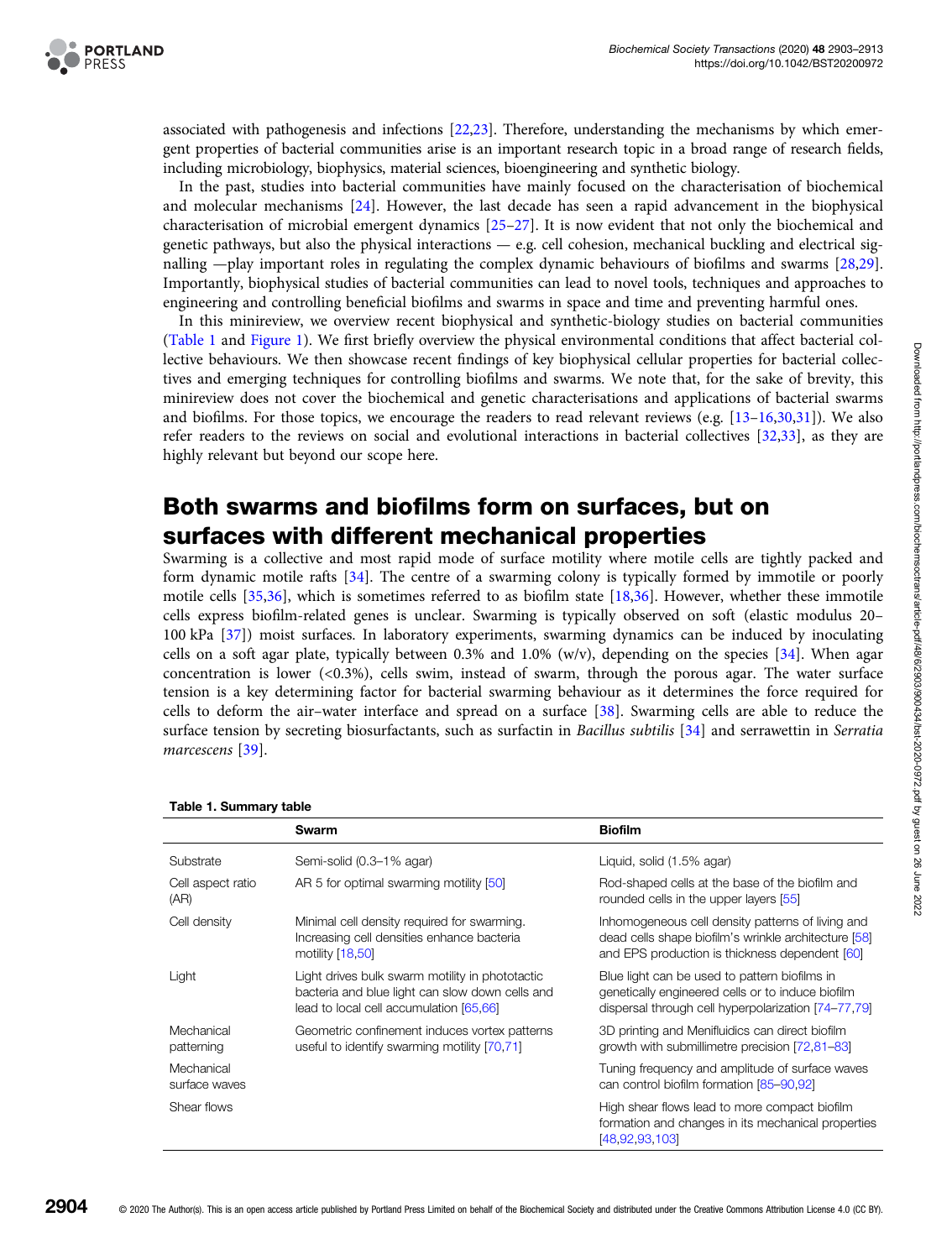

<span id="page-2-0"></span>

Figure 1. Different Physical properties can regulate microbial swarming (left) and biofilm (right) collective behaviour and development. Soft substrates that are rich in nutrients promote swarming bacteria formation (left) whereas hard substrates and, in general, nutrient depletion promotes biofilm formation (right). Swarming motility is enhanced by the cell density and short aspect ratios. In biofilms, cells of large aspect ratios are found at the bottom and rounded cells in upper layers and the differences in cell density provide the biofilms' typical wrinkle-like structure. Light can drive the expanding direction swarms in phototactic bacteria and tune their cell speed leading to patterns and inhomogeneities in cell density. In biofilms, light can be used to control single cell attachment in synthetic engineered bacteria or to trigger biofilm dispersion through cell hyperpolarization. Biofilm inhibition is also possible by surface undulation at certain amplitude and frequency and its shape and degree of attachment can be altered by external shear flows. Both biofilms and swarms can be organised into arbitrary patterns through 3D printing and MeniFluidics. See also accompanied table.

Biofilms, sessile microbial communities embedded in EPS, also emerge on surfaces, but the conditions favourable for biofilm formation are distinct from those for swarming. Biofilms are prominent on solid–liquid, solid–air and liquid–air phase boundaries, and are recalcitrant to almost all types of biological and biochemical stresses. In the case of biofilm formation at solid-liquid interfaces, adhesion is the initial step, which is a complex process involving various physico-chemical factors and is mediated by van-der-Waals and electrostatic interactions between cells and surfaces [[40](#page-8-0),[41](#page-8-0)]. Positively charged surfaces, which can result from the coating by positively charged compounds such as poly-L-lysis and APTES, promote the cell adhesion due to the fact that cellular surfaces are negatively charged [\[42\]](#page-8-0). Cell attachment can also be enhanced by decreasing hydrodynamic shear forces, hence local flow fields influence the attachment [[43,44](#page-8-0)]. As cells proliferate at phase interfaces, cells secrete EPS, a mix of proteins, polysaccharides and DNA [\[45\]](#page-8-0), which can act as a diffusion barrier [[46](#page-8-0)], help water retention [\[47](#page-8-0)], adsorb ions [[46](#page-8-0)] and provide structural integrity and mechanical stiffness (Young's modulus, 80–172 kPa [[48](#page-8-0)]).

# Cell shape and density impact bacterial collective behaviour

Swarming and biofilm dynamics depend on their individual constitutive units, the cells. Their shape, motion, growth and density are important for their mechanical interactions and hence the emergent behaviours of swarms and biofilms.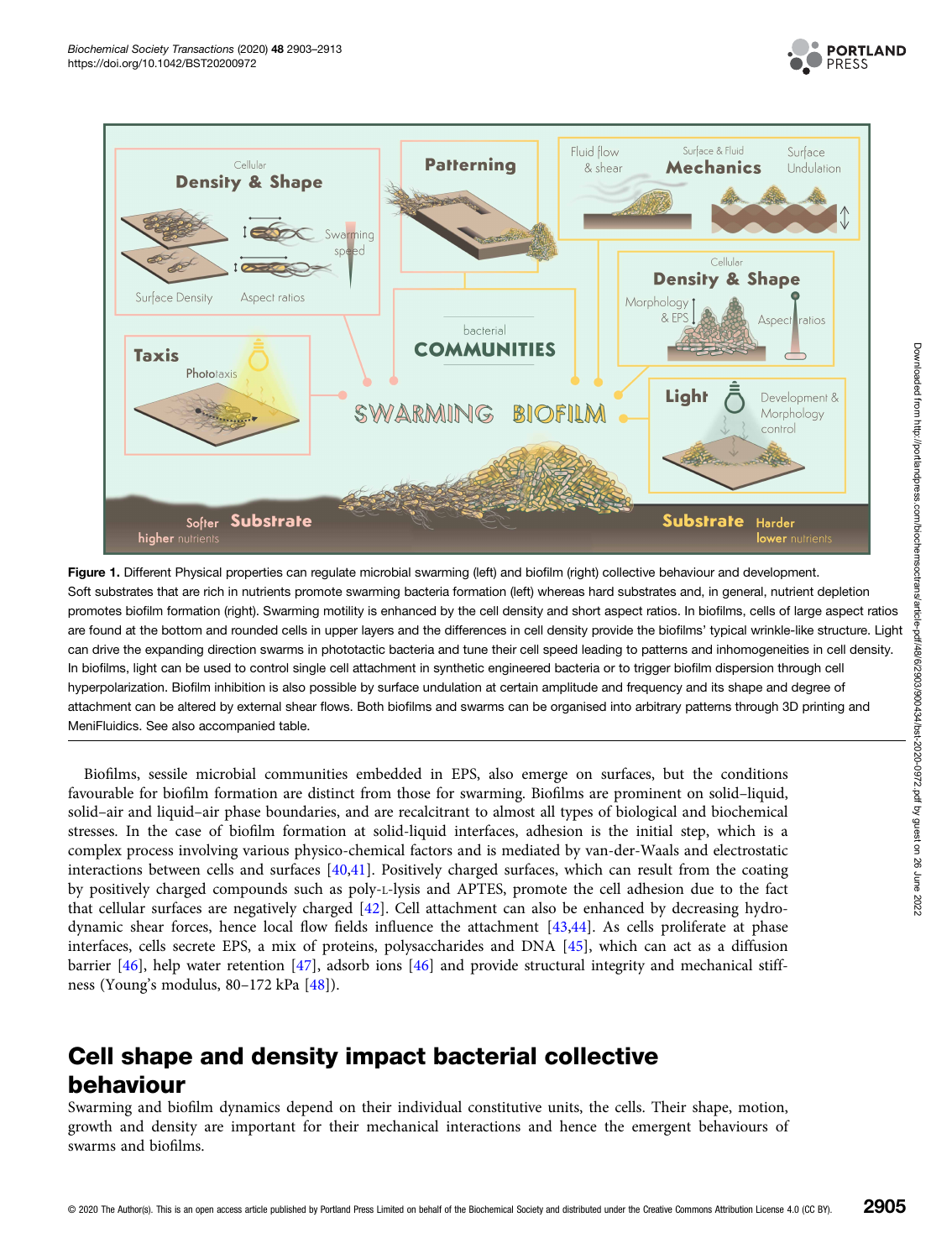

#### Swarm

Swirling patterns in swarms, lasting for several seconds, are inherent to systems composed of rod-shaped active particles [[18](#page-7-0)[,49\]](#page-8-0). Therefore, cell shape, more specifically the aspect ratio (ratio between the width and the length of the cells), is one of the key parameters that fundamentally define swarming dynamics [\[50](#page-8-0)]. In B. subtilis swarms, low aspect ratios (from 1 to 9) enable the normal swarming behaviour, characterised by a unimodal distribution of surface densities and a Gaussian distribution of the velocities (kurtosis close to 3). When the aspect ratio is large (>10), the swarm splits in two subpopulations of low- and high-density regions. The velocity distribution gives very large kurtosis (indicating heavy-tailed distributions) unlike in the small aspect ratio phase. The aspect ratio also affects the magnitude of the velocity, peaking at 50 μm/s (aspect ratio of 5) [[50](#page-8-0)], which decreases by nearly 5-fold when the aspect ratio is changed to 3.8 or 8.

Changes in aspect ratio are also linked to the surface density of cells in the swarm and certain combinations of cell shapes and cell densities can enhance or even prohibit swarming motility. At surface coverages lower than ∼0.15 (15%), cells are practically immotile, suggesting a minimal surface density below which cells are unable to move. This bottom threshold is slightly reduced by increasing aspect ratios, suggesting that high aspect ratio promotes swarming at low surface densities. Increasing surface densities up to a threshold of ∼0.8 enhances swarming motility but, for higher values, cells stop moving efficiently and form a jam phase [[18](#page-7-0),[50](#page-8-0)]. This threshold again depends on the aspect ratio since larger aspect ratios permit swarming at surface coverage slightly greater than 0.8.

The swirling motion characteristic of the rod-like cell shape makes the swarm super diffusive. Super diffusivity in a 2D system happens when the mean square displacement (MSD) follows a power law with an exponent greater than 1. In B. subtilis and S. marcescens swarms, this exponent is 1.6 [[49\]](#page-8-0). The higher the surface density the less super diffusive the swarm is, a dependence that appears to be more sensitive for high aspect ratios: the diffusion exponent goes from ∼1.8 to 1.3 for aspect ratio of 19 or 13 and from ∼1.7 to 1.6 for aspect ratio 7 or 5.5. Since bacterial collectives use this super diffusivity to actively mix nutrients and oxygen [\[51\]](#page-8-0), an increase in surface density might make cells more vulnerable to antibiotics. From a biological perspective, cell density and aspect ratio, constrain, or even control cells' ability to move and spread collectively and efficiently.

Some of the collective dynamics allow swarming bacteria to better cope with environmental stress. In a recent study, we showed that swarming B. subtilis colony can undergo biofilm formation through dynamic localised phase transition, which allows swarming bacteria to overcome several forms of environmental stress such as antibiotics, UV light and spatial confinement [\[52](#page-8-0)]. This phase transition appeared to be compatible with a physical theory of collective motion, known as motility-induced phase separation (MIPS), where self-propelled particles (e.g. motile cells) could phase separate, i.e. segregate in two different states with different physical properties, into liquid-like and solid-like phases depending on the particle speeds and surface coverage [[53](#page-8-0)]. Detailed further investigation into the phase transition is an important step forward towards understanding the biophysical mechanisms of collective cell differentiation into biofilms from swarms. Interestingly, in presence of antibiotic, swarms can cluster into spatially segregated phases of fast and slow rafts [[54](#page-8-0)]. The clusters of faster cells, less affected by the antibiotic, are dominant at the swarming edge while the slower and more affected cells are left behind. This separation in motility phases enables swarming cells to colonise the regions with higher antibiotic level than they could on solid agar [[54](#page-8-0)].

#### Biofilm

In biofilms, cell-aspect ratio guides self-organisation into layered-structures, thereby providing particular genotypes with preferential access to favourable positions in Escherichia coli biofilms [[55\]](#page-8-0). Rod-shaped cells colonise mainly the base of the community and its expanding edges, whereas rounded cells dominate the upper layers. A computational simulation of biofilm formation with cells of varying birth aspect ratio ranging from 1.1 to 3 agrees with the experimental observation [\[55\]](#page-8-0). The authors suggested that layering different-shaped cells could give rise to 3% better fitness when exposed to extreme conditions [[55](#page-8-0)]. While the reason for this is not entirely clear, one possible explanation may be linked to oxygen availability.

Wrinkles are a characteristic morphological feature of air-interfacing biofilms, either at liquid–air ( pellicles) or solid–air boundaries (colony biofilms). The biofilm wrinkles can act as fluidic channels [[56](#page-8-0)] and increase the surface hydrophobicity [[57](#page-8-0)]. Biofilm wrinkle formation is fundamentally a mechanical process [\[58\]](#page-8-0) and, indeed, the characteristic wavelength of wrinkles correlates with the biofilms' mechanical stiffness and thickness [[59](#page-8-0)]. Both depend on the production of EPS, itself a function of the nutrient availability and biofilm thickness.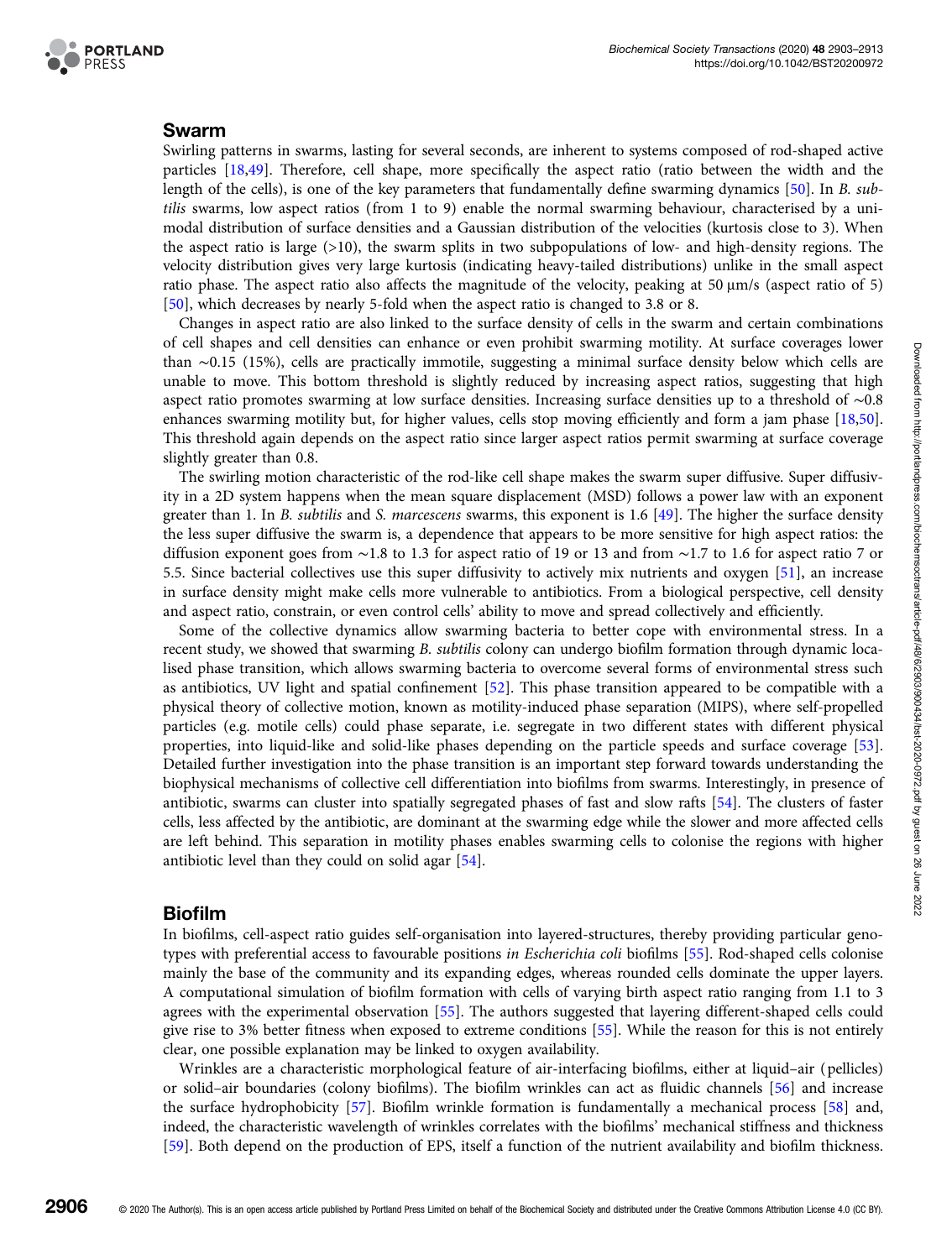

In nutritious media, matrix production genes are up-regulated only beyond a height of 500 μm. However, in depleted media, matrix production starts at  $250 \mu m$  [[60](#page-8-0)]. Bacteria organise themselves within this varying thickness grouping in different layers which have implications in their aerobic state. The top layers are exposed to oxygen and therefore composed of fast-growing cells, whereas the layers located near the substrate are developed in an anaerobic state [[61](#page-8-0)]. The slow growth rate of cells inside biofilms leads for instance to an enhanced tolerance to some antibiotics [[62](#page-8-0)].

# Emerging techniques using physical stimuli for controlling swarms and biofilms

#### Swarm

A physical entity that can be used as a tool for controlling cell-density heterogeneity in space and time is light. It can act on cells through phototaxis, negative or positive [[63](#page-8-0),[64](#page-9-0)], or by slowing down motility through lightinduced membrane depolarisation [[65\]](#page-9-0). Infrared and blue-green light has been used to direct and repel swarming Rhodospirillum centenum, respectively [[66](#page-9-0)]. Exposing a local region of swarming S. marcescens to light for <1 min can drop the average motility speed from ∼35 to 0 μm/s, depending on the swarming state and the light intensity [[65](#page-9-0)]. The resultant local immotile population impedes the penetration of unexposed bacteria into the region, thereby reducing total damage to the whole colony [[65](#page-9-0)]. Post-exposure, motile cells coming from the non-illuminated area disperse and push immotile bacteria away until the normal swarming motility is restored [[65](#page-9-0)]. The time scale of photoreceptor activation and deactivation is important in the wavelength dependence [\[67,68\]](#page-9-0). Genetically engineering photo-sensor proteins is also a promising approach towards establishing light-control systems. Engineering proteorhodopsin into E. coli, dynamic cell density of swimming cells could be patterned by light [\[69\]](#page-9-0). A bacterial light-oxygen-voltage protein, EL222, has also been used for patterning swimming cells using blue light [[63](#page-8-0)]. Extending these genetic tools to swarms is an exciting future research topic that may allow implementing more complex patterns for dynamic ELM.

Spatial confinement is another physical approach for inducing dynamic cell-density patterns, such as vortexes. A theoretical model of active fluidics has suggested that the confinement geometry could result in dynamic patterns, including vortex lattices [\[70,71\]](#page-9-0). While a detailed analysis is yet to be done, a similar pattern has been observed in swarming B. subtilis in a meniscus open channel, named MeniFluidics [[72](#page-9-0)]. Such theoretical models and experimental techniques for engineering dynamic swarming patterns could lead to the developments of active-liquid metamaterials [[73](#page-9-0)] and to identify swarming bacteria in physiological conditions [[72\]](#page-9-0). The latter represents a challenge since swarming is mainly observed on agar surfaces.

#### Biofilm

Light can be used also for controlling biofilms. With the aim of developing ELM, the technology called 'biofilm lithography' uses optogenetic tools to induce the planktonic-to-biofilm phenotypic switch, enabling spatiotemporal control of biofilm formation [\[74](#page-9-0)–[77\]](#page-9-0). For example, the expression of antigen43 (Ag43), a cell–cell adhesion and substrate-attachment promoting factor, has been regulated by mild blue light using pDawn to optically control adhesion [\[74](#page-9-0)]. Recently, blue light has also been used for encoding memory in a dynamically oscillating B. subtilis biofilms [[78](#page-9-0)]. Exposure to blue light causes a permanent shift in the phase of the membrane potential oscillation in the biofilm, which enables creating a permanent out-of-phase regions with arbitrary patterns. At higher doses (>120  $\mu$ W/cm<sup>2</sup>), blue-light-induced hyperpolarization can disperse biofilms in B. subtilis and P. aeruginosa [[79](#page-9-0)]. Kahl et al. [[80\]](#page-9-0) also showed that prolonged low-intensity blue light inhibits biofilm matrix production in P. aeruginosa, likely due to a reduction in c-di-GMP levels.

Another approach to create patterns within biofilms is 3D printing that uses a nozzle to deposit bacterial cells with the desired pattern over a surface to create ELM [[81](#page-9-0)]. Combining bacterial 3D printing technology with an optimised viscoelastic hydrogel, Schaffner et al. [[82\]](#page-9-0) demonstrated control over localisation, concentration and composition of bacteria with sub-millimetre accuracy. B. subtilis biofilms were also engineered by 3D printing and microencapsulation to produce functional domains useful for several applications in cell biology, enzymology, etc. [[83](#page-9-0)]. A potential drawback of these technologies is the requirement of customised 3D printers. A more affordable technique for 3D patterning of biofilms is MeniFluidics, which exploits meniscus formation within patterns imprinted on a gel surface, allowing patterning colony biofilms in arbitrary shapes with submillimetre resolution [[72\]](#page-9-0). Due to its technical simplicity, MeniFluidics have many potential applications, ranging from patterning bacterial swarms and biofilms to bio-art and tissue engineering.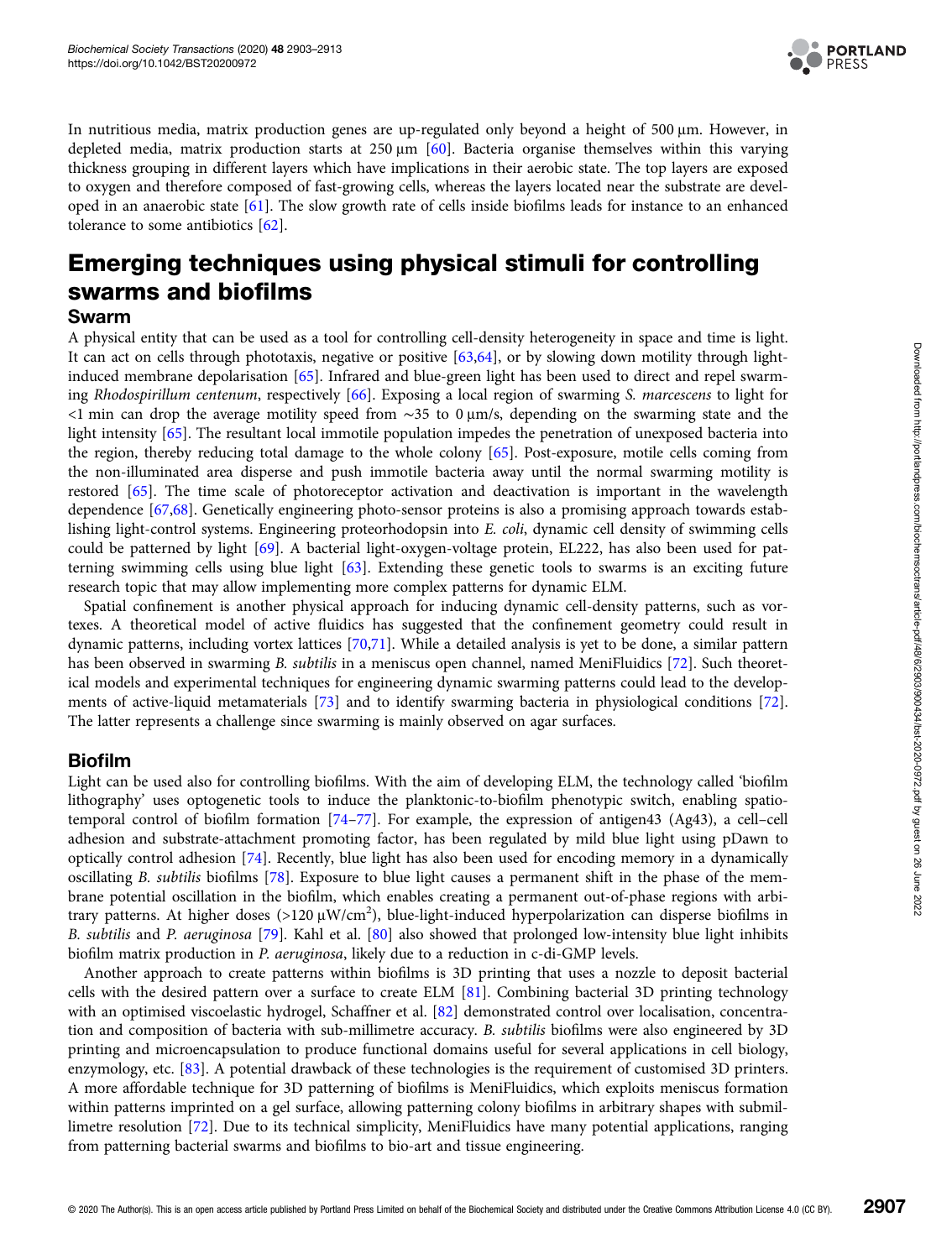

# Mechanical surface waves and fluid flows control biofilm attachment

Surface undulations and morphological kinetics are also promising tools to control surface colonisation and tailor biofilm morphology. Here, we overview undulatory surface phenomena such as sinusoidal vibrations, pulsations and standing waves that can in fact cause (i) mechanical suppression, (ii) morphological patterning and (iii) hydrodynamic sweeping of surface forming biofilms.

A mechanical inhibition of P. aeruginosa biofilm growth has been achieved via the application, over 24 h, of sinusoidal vibrational regimes on polystyrene surfaces at frequencies between 0.2 and 4 kHz and 30 nm in amplitude [[84](#page-9-0)]. The observed inhibition was found to be frequency dependent with minimal biofilm formation at 1 kHz. Because of the homogeneous vibrational displacement and the lack of a significant hydrodynamic effect due to the small nanometric amplitude, the suppression relies mainly on the mechanical interference of vibrations that might falsely activate cellular mechanosensation. In line with these results, sub-micron vibrations (150 nm) at high frequencies (158–168 kHz) for 1hr prevent cell adhesion in E. coli, S. aureus and S. epidermidis [[85](#page-9-0)]. However, the response to the vibrations was strain- and material-specific with vibrational effects found to diminish adhesion in E. coli for untreated surfaces while adhesion was prevented in S. aureus and S. epidermidis when surfaces were plasma treated. Antifouling effects on S. epidermidis but not on E. coli were also observed on piezoelectric elements vibrating at much higher amplitudes (1 mm) and lower frequencies (4 and 40 Hz) after 12 h vibrations [\[86\]](#page-9-0). Moreover, upon surface electrical pooling, antifouling properties were preserved at 4 Hz frequency on both positively and negatively charged surfaces while adhesion was instead promoted at 40 Hz. These results confirm the strain specificity of vibrational effects and suggest that these might also depend upon the current electrical state of the vibrated surface.

The promotion and the morphological control of biofilm development was achieved by lowering the frequency and increasing the amplitude of surface vibrations. Standing surface wave patterns (100–1600 Hz and micrometric in amplitudes) on polystyrene surfaces induced by acoustic waves are capable of promoting biofilm formation [[87](#page-9-0)]. Peak biomass, over 48 h stimulation, was observed at 800 Hz and 1600 Hz for P. aeruginosa and S. aureus respectively [[87](#page-9-0)], with the resulting biofilm morphology showing standing wave-like patterns similar to those originated on the surface. Similar results have been obtained with biofilms in thin liquid layers under surface vibrations attained this time through vertical mechanical displacement [[88](#page-9-0),[89](#page-9-0)]. For low vibrational frequency (120 Hz), E. coli biofilms in thin layers were greatly promoted over 48 h under stable standing wave patterns (2–3 g) with morphologies reflecting those of the wave. Most of the growth was found at waves anti-nodes, suggesting that both QS and mechanosensing may be enhanced at nodes where mechanical stimulation and medium mixing are at their maximum. In contrast with these results, no biofilm growth was observed at higher acceleration (7 g) associated with the turbulent motion of individual oscillations in the thin layer [[88](#page-9-0)]. This finding suggests that biofilm formation and surface colonisation might also be prevented by medium turbulent flow and active mixing, both hydrodynamic effects inducible through surface vibrations. On this regard, the application of sinusoidal wave pulses with variable cycling times, causing millimetric surface displacements, showed outstanding anti-biofilm performances in E. coli with maximum decrease in ∼90% surface coverage [[90](#page-9-0)]. The pulse wave movement creates strong hydrodynamic vortexes which, acting as a sweep, interfere with bacteria ability to reach and properly colonising the surface. The fact that undulatory-induced flow can prevent biofilm formation suggests that hydrodynamic properties of the medium can play an important and broader role in biofilms. Indeed, fluid flows can affect not only surface colonisation but also the shape and mechanical properties of the biofilms. This was demonstrated in Vibrio cholerae biofilms, where an external shear rate  $>600 s<sup>-1</sup>$  corresponding to a flow speed >10 mm/s led to the formation of more compact biofilms with dropletlike shapes due to shorter cell–cell spacing and elevated production of RbmA attachment protein [[91](#page-9-0)]. This flow also reduced by half the growth rate of biofilm in comparison with low shear rate conditions. External shear flows can also alter the mechanical properties of the biofilm. A study in S. *aureus* identified that an external shear stress of 1–10 mPa makes the biofilm three times harder than the one grown in static conditions, probably as a response to less favourable attachment conditions [\[92,93\]](#page-9-0).

### Future research directions

In this review, we highlight examples of recent developments on microbial communities in biophysics, bioengineering and synthetic biology. Even though the biological and genetic basis of the multicellular and social behaviours of microbes have been studied for decades, only recently mechanical cell–cell interactions began to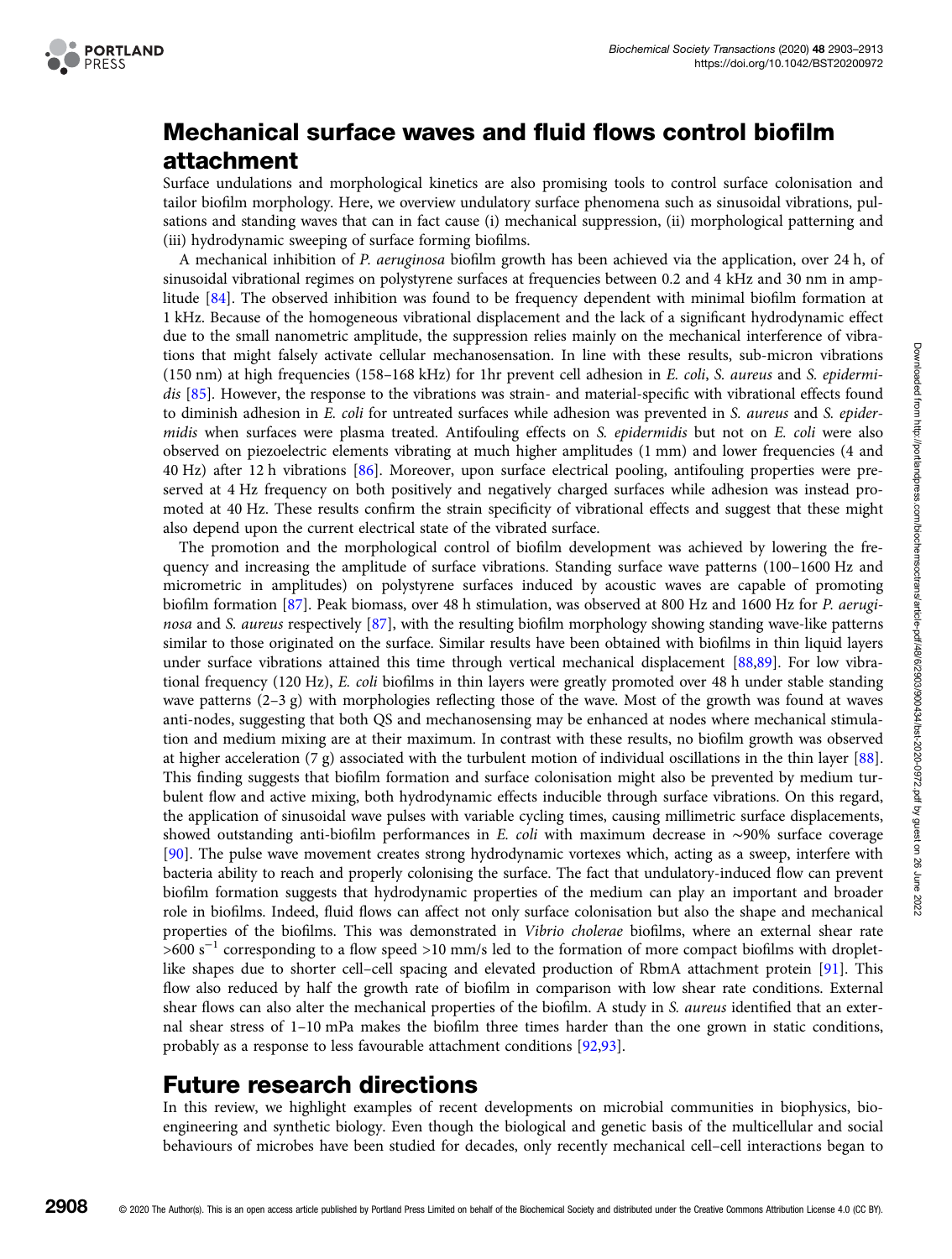

be appreciated in the context of microbial communities. Due to the physical nature of the interactions within these communities, we believe that further integration of biophysical studies with biochemical and molecular biological characterisations is the key to the holistic understanding and effective exploitation of collective dynamics.

One important topic of research is the mechanism by which bacterial communities sense and interact with mechanical cues. For example, mechanosensing is coupled to  $Ca^{2+}$ -dependent membrane depolarisation in E. coli [[94](#page-9-0)] and an equivalent coupling has been found between membrane dynamics and neuron membrane potential [[95](#page-9-0)]. Bacterial membrane potential dynamics also mediate electrical signalling in biofilms and during cell differentiation [[96](#page-10-0)–[98\]](#page-10-0). Intriguingly, the coupling between mechanical and electrical dynamics is fundamental to cells due to the physicochemical nature of membranes and proteins [[95,](#page-9-0)[99](#page-10-0)]. While further research is inevitably needed, these findings may suggest that mechanical and electrical control of bacterial communities may offer new biophysical technologies for engineering bacterial collectives as novel functionalized materials.

Another exciting future area of research is bacterial collective information processing. For example, MIPS, which result from physical interactions between active particles, could be an emergent phenomenon underlining a collective decision making in swarming bacteria. Understanding the bacterial collective information processing could lead to developments of dynamic ELM and, moreover, a novel bio-inspired algorithm for swarm robotics, for which developing computational tools is crucial. Equation-based and agent-based modelling are two major approaches, both of which have been successfully applied to model dynamics, behaviours and patterning of biofilms and swarms. There are growing interests in agent-based modelling for rationally engineering and designing complex properties into bacterial communities (see reviews  $[100-102]$  $[100-102]$  $[100-102]$  $[100-102]$ ). We believe that the integration of computational modelling, soft-matter physics and experimental research focusing on collective dynamics are the key for better understanding and engineering bacterial communities.

### Perspectives

- Importance of the field: Bacterial biofilms and swarms exhibit emergent properties arising through local interactions among cells. Emergent properties of bacterial communities provide platforms for developing novel living materials and tools to engineers and synthetic biologists.
- Summary of the current thinking: In addition to molecular-biology tools, biophysical understanding and techniques are emerging. Such techniques have the potential of controlling bacterial communities in space and time.
- Future directions: In order to rationally design and engineering emergent properties using bacterial communities, further developments of computational tools and biophysical characterisation of cellular dynamics are needed. To this end, we expect to see more interdisciplinary efforts combining microbiology, biophysics, bioelectricity, synthetic biology and computational science approaches.

#### Competing Interests

The authors declare that there are no competing interests associated with the manuscript.

#### Authors' Contributions

All authors (I.G., D.G.B. and M.A.) wrote and edited the manuscript.

#### Acknowledgements

We thank Dr. Macro Polin and anonymous reviewers for critical comments to an earlier version of the draft. We acknowledge the funding support from MRC (MR/N014294/1) to I.G., BBSRC (BB/M017982/1) to M.A. (Warwick Integrative Synthetic Biology Centre) and BBSRC (BB/M01116X/1) to DGB.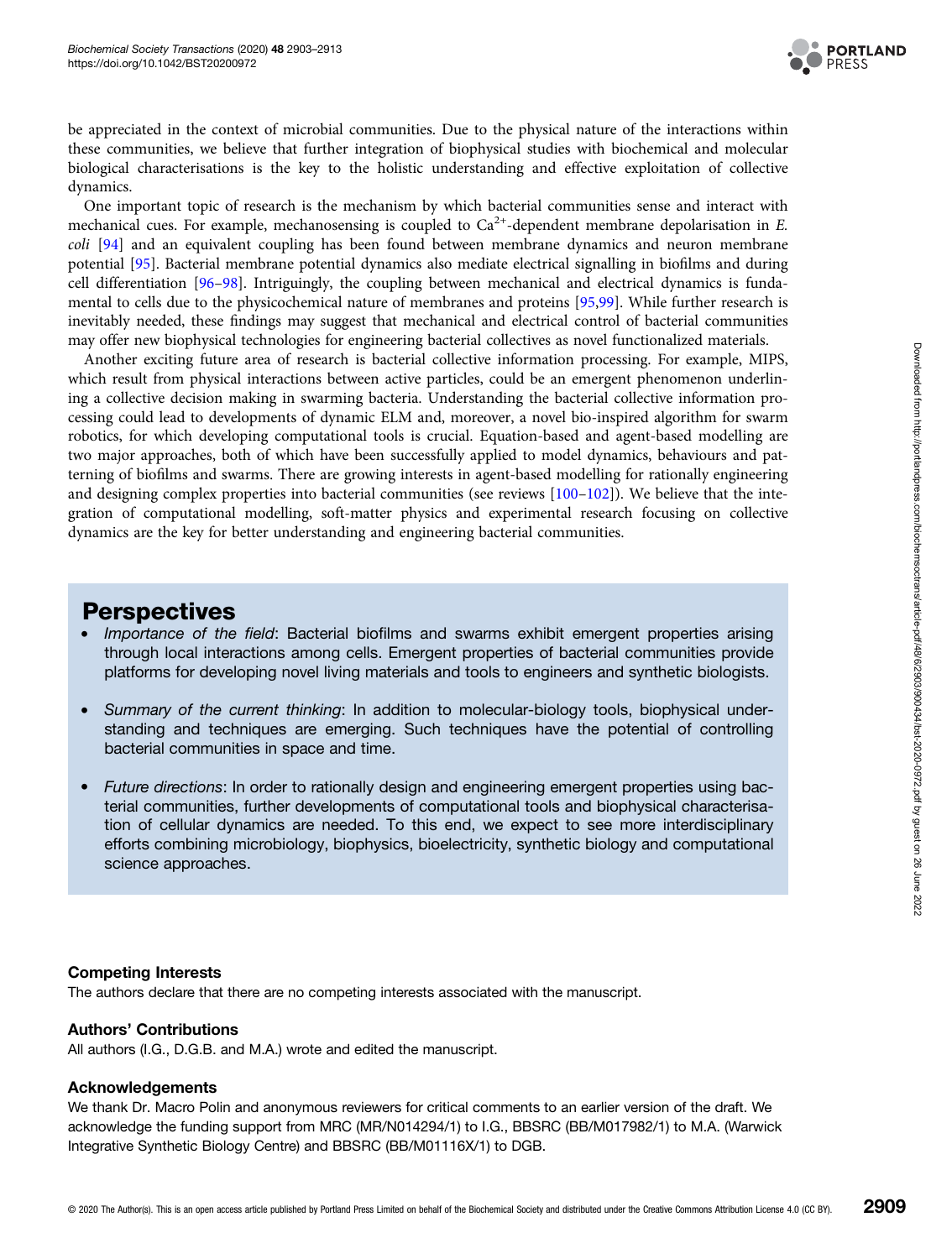<span id="page-7-0"></span>

#### Abbreviations

ELM, engineered living materials; EPS, extracellular poly-substances; MIPS, motility-induced phase separation; MSD, mean square displacement.

#### References

- Anderson, P.W. (1972) More is different. Science 177, 393-396 <https://doi.org/10.1126/science.177.4047.393>
- 2 Meredith, H.R., Srimani, J.K., Lee, A.J., Lopatkin, A.J. and You, L. (2015) Collective antibiotic tolerance: mechanisms, dynamics and intervention. Nat. Chem. Biol. 11, 182–188 <https://doi.org/10.1038/nchembio.1754>
- 3 Vega, N.M. and Gore, J. (2014) Collective antibiotic resistance: mechanisms and implications. Curr. Opin. Microbiol. 21, 28–34 [https://doi.org/10.1016/](https://doi.org/10.1016/j.mib.2014.09.003) [j.mib.2014.09.003](https://doi.org/10.1016/j.mib.2014.09.003)
- 4 Yin, W., Wang, Y., Liu, L. and He, J. (2019) Biofilms: the microbial "Protective Clothing" in extreme environments. Int. J. Mol. Sci. 20, 3423 [https://doi.](https://doi.org/10.3390/ijms20143423) [org/10.3390/ijms20143423](https://doi.org/10.3390/ijms20143423)
- 5 Daniels, R., Vanderleyden, J. and Michiels, J. (2004) Quorum sensing and swarming migration in bacteria. FEMS Microbiol. Rev. 28, 261-289 <https://doi.org/10.1016/j.femsre.2003.09.004>
- 6 Pisithkul, T., Schroeder, J.W., Trujillo, E.A., Yeesin, P., Stevenson, D.M., Chaiamarit, T. et al. (2019) Metabolic remodeling during biofilm development of Bacillus subtilis. MBio 10, e00623-19 <https://doi.org/10.1128/mBio.00623-19>
- 7 Kearns, D.B. (2008) Division of labour during Bacillus subtilis biofilm formation. Mol. Microbiol. 67, 229–231 [https://doi.org/10.1111/j.1365-2958.](https://doi.org/10.1111/j.1365-2958.2007.06053.x) [2007.06053.x](https://doi.org/10.1111/j.1365-2958.2007.06053.x)
- 8 Lopez, D., Vlamakis, H. and Kolter, R. (2009) Generation of multiple cell types in Bacillus subtilis. FEMS Microbiol. Rev. 33, 152–163 [https://doi.org/10.](https://doi.org/10.1111/j.1574-6976.2008.00148.x) [1111/j.1574-6976.2008.00148.x](https://doi.org/10.1111/j.1574-6976.2008.00148.x)
- 9 Ben-Jacob, E. (2009) Learning from bacteria about natural information processing. Ann. N. Y. Acad. Sci. 1178, 78-90 [https://doi.org/10.1111/j.](https://doi.org/10.1111/j.1749-6632.2009.05022.x) [1749-6632.2009.05022.x](https://doi.org/10.1111/j.1749-6632.2009.05022.x)
- 10 Ben-Jacob, E., Becker, I., Shapira, Y. and Levine, H. (2004) Bacterial linguistic communication and social intelligence. Trends Microbiol. 12, 366–372 <https://doi.org/10.1016/j.tim.2004.06.006>
- 11 Rosche, B., Li, X.Z., Hauer, B., Schmid, A. and Buehler, K. (2009) Microbial biofilms: a concept for industrial catalysis? Trends Biotechnol. 27, 636–643 <https://doi.org/10.1016/j.tibtech.2009.08.001>
- 12 Edwards, S.J. and Kjellerup B, V. (2013) Applications of biofilms in bioremediation and biotransformation of persistent organic pollutants, pharmaceuticals/personal care products, and heavy metals. Appl. Microbiol. Biotechnol. 97, 9909–9921 <https://doi.org/10.1007/s00253-013-5216-z>
- 13 Nguyen, P.Q. (2017) Synthetic biology engineering of biofilms as nanomaterials factories. Biochem. Soc. Trans. 45, 585–597 [https://doi.org/10.1042/](https://doi.org/10.1042/BST20160348) [BST20160348](https://doi.org/10.1042/BST20160348)
- 14 Gilbert, C. and Ellis, T. (2019) Biological engineered living materials: growing functional materials with genetically programmable properties. ACS Synth. Biol. 8, 1–15 <https://doi.org/10.1021/acssynbio.8b00423>
- 15 Nguyen, P.Q., Courchesne, N.-M.M.D., Duraj-Thatte, A., Praveschotinunt, P. and Joshi, N.S. (2018) Engineered living materials: prospects and challenges for using biological systems to direct the assembly of smart materials. Adv. Mater. 30, e1704847 <https://doi.org/10.1002/adma.201704847>
- 16 Chen, A.Y., Zhong, C. and Lu, T.K. (2015) Engineering living functional materials. ACS Synth. Biol. 4, 8-11 <https://doi.org/10.1021/sb500113b>
- 17 Finkelshtein, A., Roth, D., Ben Jacob, E. and Ingham, C.J. (2015) Bacterial swarms recruit cargo bacteria to pave the way in toxic environments. MBio 6, 1–10 <https://doi.org/10.1128/mBio.00074-15>
- 18 Be'er, A. and Ariel, G. (2019) A statistical physics view of swarming bacteria. Mov. Ecol. 7, 9 <https://doi.org/10.1186/s40462-019-0153-9>
- 19 Feng, J., Zhang, Z., Wen, X., Xue, J. and He, Y. (2019) Single nanoparticle tracking reveals efficient long-distance undercurrent transport in upper fluid of bacterial swarms. iScience 22, 123–132 <https://doi.org/10.1016/j.isci.2019.11.012>
- 20 Solé, R., Amor, D.R., Duran-Nebreda, S., Conde-Pueyo, N., Carbonell-Ballestero, M. and Montañez, R. (2016) Synthetic collective intelligence. BioSystems 148, 47–61 <https://doi.org/10.1016/j.biosystems.2016.01.002>
- 21 Karkaria, B.D., Treloar, N.J., Barnes, C.P. and Fedorec, A.J.H. (2020) From microbial communities to distributed computing systems. Front. Bioeng. Biotechnol. 8, 1–22 <https://doi.org/10.3389/fbioe.2020.00834>
- 22 Schaffer, J.N. and Pearson, M.M. (2015) Proteus mirabilis and urinary tract infections. Microbiol. Spectr. 3, 1-5,14-15 [https://doi.org/10.1128/](https://doi.org/10.1128/microbiolspec.UTI-0017-2013) [microbiolspec.UTI-0017-2013](https://doi.org/10.1128/microbiolspec.UTI-0017-2013)
- 23 Jones B, V., Young, R., Mahenthiralingam, E. and Stickler, D.J. (2004) Ultrastructure of proteus mirabilis swarmer cell rafts and role of swarming in catheter-associated urinary tract infection. Infect. Immun. 72, 3941-3950 <https://doi.org/10.1128/IAI.72.7.3941-3950.2004>
- 24 Flemming, H.C., Wingender, J., Szewzyk, U., Steinberg, P., Rice, S.A. and Kjelleberg, S. (2016) Biofilms: an emergent form of bacterial life. Nat. Rev. Microbiol. 14, 563–575 <https://doi.org/10.1038/nrmicro.2016.94>
- 25 von Bronk, B., Götz, A. and Opitz, M. (2018) Complex microbial systems across different levels of description. Phys. Biol. 15, 051002 [https://doi.org/10.](https://doi.org/10.1088/1478-3975/aac473) [1088/1478-3975/aac473](https://doi.org/10.1088/1478-3975/aac473)
- 26 Gordon, V.D., Davis-Fields, M., Kovach, K. and Rodesney, C.A. (2017) Biofilms and mechanics: a review of experimental techniques and findings. J. Phys. D Appl. Phys. 50, 223002 <https://doi.org/10.1088/1361-6463/aa6b83>
- 27 Copeland, M.F. and Weibel, D.B. (2009) Bacterial swarming: a model system for studying dynamic self-assembly. Soft Matter 5, 1174–1187 [https://doi.](https://doi.org/10.1039/b812146j) [org/10.1039/b812146j](https://doi.org/10.1039/b812146j)
- 28 Vaccari, L., Molaei, M., Niepa, T.H.R., Lee, D., Leheny, R.L. and Stebe, K.J. (2017) Films of bacteria at interfaces. Adv. Colloid Interface Sci. 247, 561–572 <https://doi.org/10.1016/j.cis.2017.07.016>
- 29 Gloag, E.S., Fabbri, S., Wozniak, D.J. and Stoodley, P. (2020) Biofilm mechanics: implications in infection and survival. Biofilm 2, 100017 [https://doi.](https://doi.org/10.1016/j.bioflm.2019.100017) [org/10.1016/j.bio](https://doi.org/10.1016/j.bioflm.2019.100017)flm.2019.100017
- 30 Fang, K., Park, O.J. and Hong, S.H. (2020) Controlling biofilms using synthetic biology approaches. Biotechnol. Adv. 40, 107518 [https://doi.org/10.](https://doi.org/10.1016/j.biotechadv.2020.107518) [1016/j.biotechadv.2020.107518](https://doi.org/10.1016/j.biotechadv.2020.107518)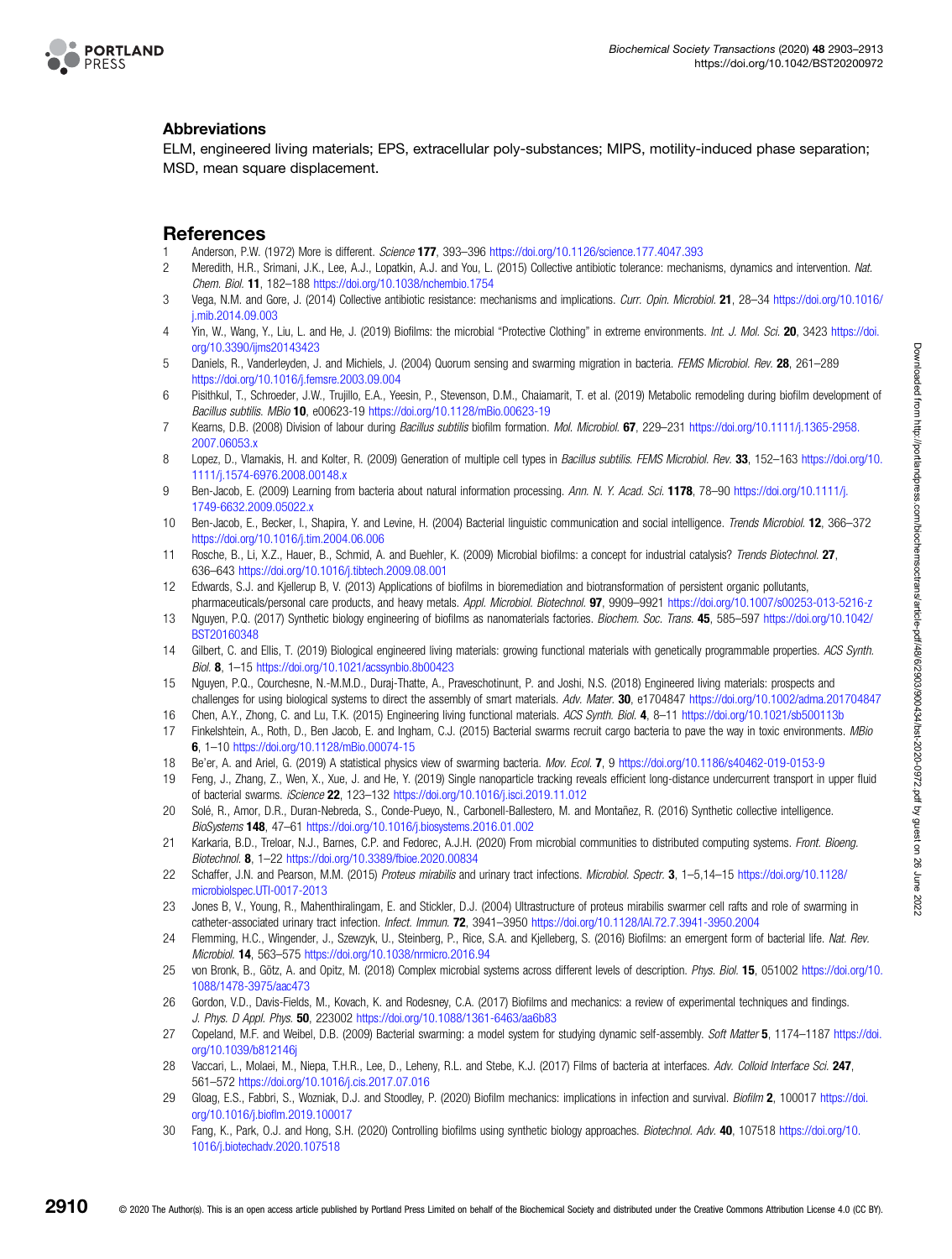

- <span id="page-8-0"></span>31 Tan, S.Y.-E., Chew, S.C., Tan, S.Y.-Y., Givskov, M. and Yang, L. (2014) Emerging frontiers in detection and control of bacterial biofilms. Curr. Opin. Biotechnol. 26, 1–6 <https://doi.org/10.1016/j.copbio.2013.08.002>
- 32 Yan, J., Monaco, H. and Xavier, J.B. (2019) The ultimate guide to bacterial swarming: an experimental model to study the evolution of cooperative behavior. Annu. Rev. Microbiol. 73, 293–312 <https://doi.org/10.1146/annurev-micro-020518-120033>
- 33 Nadell, C.D., Xavier, J.B. and Foster, K.R. (2009) The sociobiology of biofilms. FEMS Microbiol. Rev. 33, 206-224 [https://doi.org/10.1111/j.](https://doi.org/10.1111/j.1574-6976.2008.00150.x) [1574-6976.2008.00150.x](https://doi.org/10.1111/j.1574-6976.2008.00150.x)
- 34 Kearns, D.B. (2010) A field guide to bacterial swarming motility. Nat. Rev. Microbiol. 8, 634–644 <https://doi.org/10.1038/nrmicro2405>
- 35 Kearns, D.B. and Losick, R. (2003) Swarming motility in undomesticated Bacillus subtilis. Mol. Microbiol. 49, 581–590 [https://doi.org/10.1046/j.](https://doi.org/10.1046/j.1365-2958.2003.03584.x) [1365-2958.2003.03584.x](https://doi.org/10.1046/j.1365-2958.2003.03584.x)
- 36 Jeckel, H., Jelli, E., Hartmann, R., Singh, P.K., Mok, R., Totz, J.F. et al. (2019) Learning the space-time phase diagram of bacterial swarm expansion. Proc. Natl. Acad. Sci. U.S.A. 116, 1489–1494 <https://doi.org/10.1073/pnas.1811722116>
- 37 Nayar, V.T., Weiland, J.D., Nelson, C.S. and Hodge, A.M. (2012) Elastic and viscoelastic characterization of agar. J. Mech. Behav. Biomed. Mater. 7, 60–68 <https://doi.org/10.1016/j.jmbbm.2011.05.027>
- 38 Ke, W.-J., Hsueh, Y.-H., Cheng, Y.-C., Wu, C.-C. and Liu, S.-T. (2015) Water surface tension modulates the swarming mechanics of Bacillus subtilis. Front. Microbiol. 6, 1017 <https://doi.org/10.3389/fmicb.2015.01017>
- 39 Matsuyama, T., Tanikawa, T. and Nakagawa, Y. (2011) Serrawettins and other surfactants produced by serratia BT biosurfactants: from genes to applications. In (Soberón-Chávez G, ed.), pp. 93–120, Springer Berlin Heidelberg, Berlin, Heidelberg
- 40 Berne, C., Ellison, C.K., Ducret, A. and Brun Y, V. (2018) Bacterial adhesion at the single-cell level. Nat. Rev. Microbiol. 16, 616–627 [https://doi.org/](https://doi.org/10.1038/s41579-018-0057-5) [10.1038/s41579-018-0057-5](https://doi.org/10.1038/s41579-018-0057-5)
- 41 Dufrêne, Y.F. and Persat, A. (2020) Mechanomicrobiology: how bacteria sense and respond to forces. Nat. Rev. Microbiol. 18, 227-240 [https://doi.org/](https://doi.org/10.1038/s41579-019-0314-2) [10.1038/s41579-019-0314-2](https://doi.org/10.1038/s41579-019-0314-2)
- 42 Cremin, K., Jones, B., Teahan, J., Meloni, G.N., Perry, D., Zerfass, C. et al. (2020) Scanning ion conductance microscopy reveals differences in the ionic environments of gram positive and negative bacteria. Anal. Chem. 1–28 <https://doi.org/10.1101/2020.08.26.267849>
- 43 Catão, E.C.P., Pollet, T., Misson, B., Garnier, C., Ghiglione, J.-F., Barry-Martinet, R. et al. (2019) Shear stress as a major driver of marine biofilm communities in the NW Mediterranean sea. Front. Microbiol. 10, 1768 <https://doi.org/10.3389/fmicb.2019.01768>
- 44 Thomen, P., Robert, J., Monmeyran, A., Bitbol, A.-F., Douarche, C. and Henry, N. (2017) Bacterial biofilm under flow: first a physical struggle to stay, then a matter of breathing. PLoS One 12, e0175197 <https://doi.org/10.1371/journal.pone.0175197>
- 45 Flemming, H.-C., Neu, T.R. and Wozniak, D.J. (2007) The EPS matrix: the "house of biofilm cells". J. Bacteriol. 189, 7945-7947 [https://doi.org/10.](https://doi.org/10.1128/JB.00858-07) [1128/JB.00858-07](https://doi.org/10.1128/JB.00858-07)
- 46 Koo, H., Falsetta, M.L. and Klein, M.I. (2013) The exopolysaccharide matrix. J. Dent. Res. 92, 1065–1073 <https://doi.org/10.1177/0022034513504218>
- 47 Costa, O.Y.A., Raaijmakers, J.M. and Kuramae, E.E. (2018) Microbial extracellular polymeric substances: ecological function and impact on soil aggregation. Front. Microbiol. 9, 1636 <https://doi.org/10.3389/fmicb.2018.01636>
- 48 Picioreanu, C., Blauert, F., Horn, H. and Wagner, M. (2018) Determination of mechanical properties of biofilms by modelling the deformation measured using optical coherence tomography. Water Res. 145, 588-598 <https://doi.org/10.1016/j.watres.2018.08.070>
- 49 Ariel, G., Rabani, A., Benisty, S., Partridge, J.D., Harshey, R.M. and Be'er, A. (2015) Swarming bacteria migrate by Lévy Walk. Nat. Commun. 6, 8396 <https://doi.org/10.1038/ncomms9396>
- 50 Be'er, A., Ilkanaiv, B., Gross, R., Kearns, D.B., Heidenreich, S., Bär, M. et al. (2020) A phase diagram for bacterial swarming. Commun. Phys. 3, 1–8 <https://doi.org/10.1038/s42005-019-0260-3>
- 51 Sokolov, A. and Aranson, I.S. (2012) Physical properties of collective motion in suspensions of bacteria. Phys. Rev. Lett. 109, 248109 [https://doi.org/](https://doi.org/10.1103/PhysRevLett.109.248109) [10.1103/PhysRevLett.109.248109](https://doi.org/10.1103/PhysRevLett.109.248109)
- 52 Grobas, I., Polin, M. and Asally, M. (2020) Swarming bacteria undergo localized dynamic phase transition to form stress-induced biofilms. bioRxiv, <https://doi.org/10.1101/2020.08.26.267849>
- 53 Cates, M.E. and Tailleur, J. (2015) Motility-induced phase separation. Annu. Rev. Condens. Matter Phys. 6, 219-244 [https://doi.org/10.1146/](https://doi.org/10.1146/annurev-conmatphys-031214-014710) [annurev-conmatphys-031214-014710](https://doi.org/10.1146/annurev-conmatphys-031214-014710)
- 54 Zuo, W. and Wu, Y. (2020) Dynamic motility selection drives population segregation in a bacterial swarm. Proc. Natl. Acad. Sci. U.S.A. 117, 4693–4700 <https://doi.org/10.1073/pnas.1917789117>
- 55 Smith, W.P.J., Davit, Y., Osborne, J.M., Kim, W.D., Foster, K.R. and Pitt-Francis, J.M. (2017) Cell morphology drives spatial patterning in microbial communities. Proc. Natl. Acad. Sci. U.S.A. 114, E280–E286 <https://doi.org/10.1073/pnas.1613007114>
- 56 Wilking, J.N., Zaburdaev, V., De Volder, M., Losick, R., Brenner, M.P. and Weitz, D.A. (2013) Liquid transport facilitated by channels in Bacillus subtilis biofilms. Proc. Natl. Acad. Sci. U.S.A. 110, 848–852 <https://doi.org/10.1073/pnas.1216376110>
- 57 Epstein, A.K., Pokroy, B., Seminara, A. and Aizenberg, J. (2011) Bacterial biofilm shows persistent resistance to liquid wetting and gas penetration. Proc. Natl. Acad. Sci. U.S.A. 108, 995-1000 <https://doi.org/10.1073/pnas.1011033108>
- 58 Asally, M., Kittisopikul, M., Rue, P., Du, Y., Hu, Z., Cagatay, T. et al. (2012) Localized cell death focuses mechanical forces during 3D patterning in a biofilm. Proc. Natl. Acad. Sci. U.S.A. 109, 18891–18896 <https://doi.org/10.1073/pnas.1212429109>
- 59 Yan, J., Fei, C., Mao, S., Moreau, A., Wingreen, N.S., Košmrlj, A. et al. (2019) Mechanical instability and interfacial energy drive biofilm morphogenesis. eLife 8, e43920 <https://doi.org/10.7554/eLife.43920>
- 60 Zhang, W., Seminara, A., Suaris, M., Brenner, M.P., Weitz, D.A. and Angelini, T.E. (2014) Nutrient depletion in Bacillus subtilis biofilms triggers matrix production. New J. Phys. 16, 015028 <https://doi.org/10.1088/1367-2630/16/1/015028>
- 61 Kim, W., Racimo, F., Schluter, J., Levy, S.B. and Foster, K.R. (2014) Importance of positioning for microbial evolution. Proc. Natl. Acad. Sci. U.S.A. 111, E1639–E1647 <https://doi.org/10.1073/pnas.1323632111>
- 62 Xu, K.D., McFeters, G.A. and Stewart, P.S. (2000) Biofilm resistance to antimicrobial agents. Microbiology 146, 547–549 [https://doi.org/10.1099/](https://doi.org/10.1099/00221287-146-3-547) [00221287-146-3-547](https://doi.org/10.1099/00221287-146-3-547)
- 63 Zhang, J., Luo, Y. and Poh, C.L. (2020) Blue light-directed cell migration, aggregation, and patterning. J. Mol. Biol. 432, 3137-3148 [https://doi.org/10.](https://doi.org/10.1016/j.jmb.2020.03.029) [1016/j.jmb.2020.03.029](https://doi.org/10.1016/j.jmb.2020.03.029)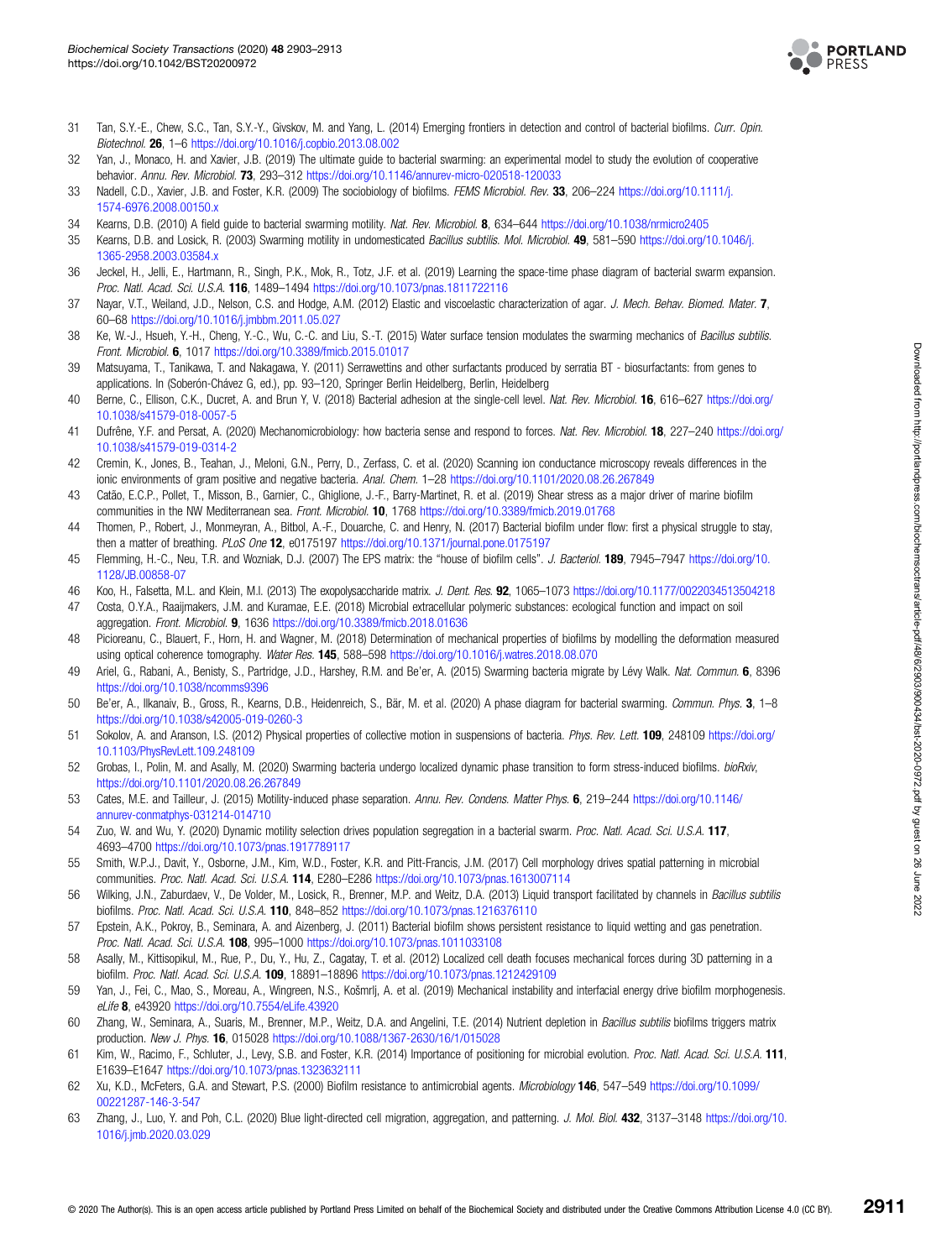<span id="page-9-0"></span>

- 64 Wilde, A. and Mullineaux, C.W. (2017) Light-controlled motility in prokaryotes and the problem of directional light perception. FEMS Microbiol. Rev. 41, 900–922 <https://doi.org/10.1093/femsre/fux045>
- 65 Yang, J., Arratia, P.E., Patteson, A.E. and Gopinath, A. (2019) Quenching active swarms: effects of light exposure on collective motility in swarming Serratia marcescens. J. R. Soc. Interface 16, 20180960 <https://doi.org/10.1098/rsif.2018.0960>
- 66 Ragatz, L., Jiang, Z.Y., Bauer, C.E. and Gest, H. (1995) Macroscopic phototactic behavior of the purple photosynthetic bacterium Rhodospirillum centenum. Arch. Microbiol. 163, 1–6 <https://doi.org/10.1007/BF00262196>
- 67 Chau, R.M.W., Bhaya, D. and Huang, K.C. (2017) Emergent phototactic responses of cyanobacteria under complex light regimes. MBio 8, 1-15 <https://doi.org/10.3391/mbi.2017.8.1.01>
- 68 Mijalkov, M., McDaniel, A., Wehr, J. and Volpe, G. (2016) Engineering sensorial delay to control phototaxis and emergent collective behaviors. Phys. Rev. X 6, 011008 <https://doi.org/10.1103/PhysRevX.6.011008>
- 69 Frangipane, G., Dell'Arciprete, D., Petracchini, S., Maggi, C., Saglimbeni, F., Bianchi, S. et al. (2018) Dynamic density shaping of photokinetic E. coli. eLife 7, 1–14 <https://doi.org/10.7554/eLife.36608>
- 70 Słomka, J. and Dunkel, J. (2017) Geometry-dependent viscosity reduction in sheared active fluids. Phys. Rev. Fluids 2, 043102 [https://doi.org/10.](https://doi.org/10.1103/PhysRevFluids.2.043102) [1103/PhysRevFluids.2.043102](https://doi.org/10.1103/PhysRevFluids.2.043102)
- 71 Chen, W., Mani, N., Karani, H., Li, H., Mani, S. and Tang, J.X. (2020) Confinement discerns swarmers from planktonic bacteria. bioRxiv 4–6 [https://doi.](https://doi.org/10.1101/2020.08.30.274316) [org/10.1101/2020.08.30.274316](https://doi.org/10.1101/2020.08.30.274316)
- 72 Kantsler, V., Ontañón-McDonald, E., Kuey, C., Ghanshyam, M.J., Roffin, M.C. and Asally, M. (2020) Pattern engineering of living bacterial colonies using meniscus-driven fluidic channels. ACS Synth. Biol. 9, 1277-1283 <https://doi.org/10.1021/acssynbio.0c00146>
- 73 Souslov, A., Van Zuiden, B.C., Bartolo, D. and Vitelli, V. (2017) Topological sound in active-liquid metamaterials. Nat. Phys. 13, 1091-1094 [https://doi.](https://doi.org/10.1038/nphys4193) [org/10.1038/nphys4193](https://doi.org/10.1038/nphys4193)
- 74 Jin, X. and Riedel-Kruse, I.H. (2018) Biofilm lithography enables high-resolution cell patterning via optogenetic adhesin expression. Proc. Natl. Acad. Sci. U.S.A.. 115, 3698–3703 <https://doi.org/10.1073/pnas.1720676115>
- 75 Pu, L., Yang, S., Xia, A. and Jin, F. (2018) Optogenetics manipulation enables prevention of biofilm formation of engineered pseudomonas aeruginosa on surfaces. ACS Synth. Biol. 7, 200–208 <https://doi.org/10.1021/acssynbio.7b00273>
- Chen, F., Ricken, J., Xu, D. and Wegner S, V. (2019) Bacterial photolithography: patterning Escherichia coli biofilms with high spatial control using photocleavable adhesion molecules. Adv. Biosyst. 3, 1800269 <https://doi.org/10.1002/adbi.201800269>
- 77 Huang, Y., Xia, A., Yang, G. and Jin, F. (2018) Bioprinting living biofilms through optogenetic manipulation. ACS Synth. Biol. 7, 1195–1200 [https://doi.](https://doi.org/10.1021/acssynbio.8b00003) [org/10.1021/acssynbio.8b00003](https://doi.org/10.1021/acssynbio.8b00003)
- 78 Yang, C.-Y., Bialecka-Fornal, M., Weatherwax, C., Larkin, J.W., Prindle, A., Liu, J. et al. (2020) Encoding membrane-potential-based memory within a microbial community. Cell Syst. 10, 417–423.e3 <https://doi.org/10.1016/j.cels.2020.04.002>
- 79 Blee, J.A., Roberts, I.S., Waigh, T.A., Waigh, J.A.B., and TA, I.S.R., Blee, J.A., et al. (2020) Membrane potentials, oxidative stress and the dispersal response of bacterial biofilms to 405 nm light. Phys. Biol. 17, 036001 <https://doi.org/10.1088/1478-3975/ab759a>
- 80 Kahl, L.J., Price-Whelan, A. and Dietrich, L.E.P. (2020) Light-mediated decreases in cyclic di-GMP levels inhibit structure formation in pseudomonas aeruginosa biofilms. J. Bacteriol. 202, e00117-20 <https://doi.org/10.1128/JB.00117-20>
- 81 Balasubramanian, S., Aubin-Tam, M.E. and Meyer, A.S. (2019) 3D printing for the fabrication of biofilm-based functional living materials. ACS Synth. Biol. 8, 1564–1567 <https://doi.org/10.1021/acssynbio.9b00192>
- 82 Schaffner, M., Rühs, P.A., Coulter, F., Kilcher, S. and Studart, A.R. (2017) 3D printing of bacteria into functional complex materials. Sci. Adv. 3, eaao6804 <https://doi.org/10.1126/sciadv.aao6804>
- 83 Huang, J., Liu, S., Zhang, C., Wang, X., Pu, J., Ba, F. et al. (2019) Programmable and printable Bacillus subtilis biofilms as engineered living materials. Nat. Chem. Biol. 15, 34–41 <https://doi.org/10.1038/s41589-018-0169-2>
- 84 Robertson, S.N., Childs, P.G., Akinbobola, A., Henriquez, F.L., Ramage, G., Reid, S. et al. (2020) Reduction of Pseudomonas aeruginosa biofilm formation through the application of nanoscale vibration. J. Biosci. Bioeng. 129, 379–386 <https://doi.org/10.1016/j.jbiosc.2019.09.003>
- 85 Paces, W., Holmes, H., Vlaisavljevich, E., Snyder, K., Tan, E., Rajachar, R. et al. (2014) Application of sub-micrometer vibrations to mitigate bacterial adhesion. J. Funct. Biomater. 5, 15–26 <https://doi.org/10.3390/jfb5010015>
- 86 Carvalho, E.O., Fernandes, M.M., Padrao, J., Nicolau, A., Marqués-Marchán, J., Asenjo, A. et al. (2019) Tailoring bacteria response by piezoelectric stimulation. ACS Appl. Mater. Interfaces 11, 27297–27305 <https://doi.org/10.1021/acsami.9b05013>
- 87 Murphy, M.F., Edwards, T., Hobbs, G., Shepherd, J. and Bezombes, F. (2016) Acoustic vibration can enhance bacterial biofilm formation. J. Biosci. Bioeng. 122, 765–770 <https://doi.org/10.1016/j.jbiosc.2016.05.010>
- 88 Hong, S.H., Gorce, J.-B.B., Punzmann, H., Francois, N., Shats, M. and Xia, H. (2020) Surface waves control bacterial attachment and formation of biofilms in thin layers. Sci. Adv. 6, eaaz9386 <https://doi.org/10.1126/sciadv.aaz9386>
- 89 Rodgers, N. and Murdaugh, A. (2016) Chlorhexidine-induced elastic and adhesive changes of Escherichia coli cells within a biofilm. Biointerphases 11, 031011 <https://doi.org/10.1116/1.4962265>
- 90 Ko, H., Park, H.-H., Byeon, H., Kang, M., Ryu, J., Sung, H.J. et al. (2019) Undulatory topographical waves for flow-induced foulant sweeping. Sci. Adv. 5, eaax8935 <https://doi.org/10.1126/sciadv.aax8935>
- 91 Hartmann, R., Singh, P.K., Pearce, P., Mok, R., Song, B., Diaz-Pascual, F. et al. (2019) Emergence of three-dimensional order and structure in growing biofilms. Nat. Phys. 15, 251–256 <https://doi.org/10.1038/s41567-018-0356-9>
- 92 Hart, J.W., Waigh, T.A., Lu, J.R. and Roberts, I.S. (2019) Microrheology and spatial heterogeneity of Staphylococcus aureus biofilms modulated by hydrodynamic shear and biofilm-degrading enzymes. Langmuir 35, 3553-3561 <https://doi.org/10.1021/acs.langmuir.8b04252>
- 93 Galy, O., Latour-Lambert, P., Zrelli, K., Ghigo, J., Beloin, C. and Henry, N. (2012) Mapping of bacterial biofilm local mechanics by magnetic microparticle actuation. Biophys. J. 103, 1400–1408 <https://doi.org/10.1016/j.bpj.2012.07.001>
- 94 Bruni, G.N., Weekley, R.A., Dodd, B.J.T. and Kralj, J.M. (2017) Voltage-gated calcium flux mediates Escherichia coli mechanosensation. Proc. Natl. Acad. Sci. U.S.A.. 114, 9445–9450 <https://doi.org/10.1073/pnas.1703084114>
- 95 Jerusalem, A., Al-Rekabi, Z., Chen, H., Ercole, A., Malboubi, M., Tamayo-Elizalde, M. et al. (2019) Electrophysiological-mechanical coupling in the neuronal membrane and its role in ultrasound neuromodulation and general anaesthesia. Acta Biomater. 97, 116–140 <https://doi.org/10.1016/j.actbio.2019.07.041>